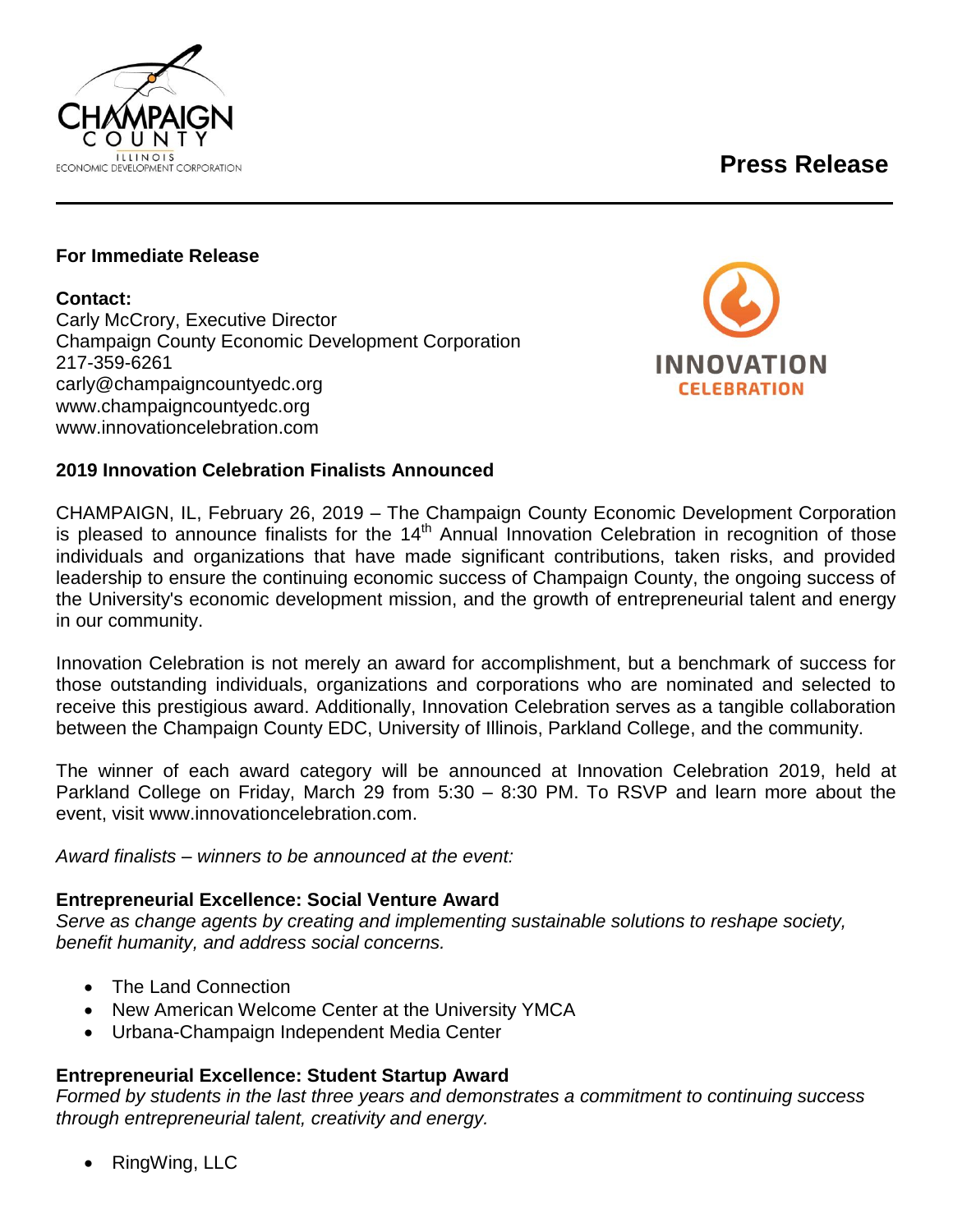- HexNest
- DeepWalk

### **Entrepreneurial Excellence: New Venture Award**

*Formed in the last three years, and demonstrates a commitment to continuing success through entrepreneurial talent, creativity and energy.*

- AirScout, Inc.
- EarthSense, Inc.
- SimBioSys, Inc.

### **Entrepreneurial Excellence: Paul Magelli Advocacy Award**

*Actively engage, encourage, coach and mentor entrepreneurs in the community, and provide extensive support to help them achieve success.*

- Mark Aardsma
- Fdwin Moore
- Roland Garton

### **Entrepreneurial Excellence: Management Award**

*Demonstrates expertise in assembling resources, creating an organization, and working to build and implement effective action plans.* 

- Landon Frye, Jake Kreider, and Sophie Roney Granular, Inc.
- Shira Epstein and Dan Epstein Champaign Outdoors / RuggedOutdoors.com
- James Langer Serionix

#### **Innovation: Economic Development Impact Award**

*Has made a significant economic development impact in the community and continues to demonstrate their commitment to Champaign County.*

- Small Business Incentive Program (City of Champaign)
- Lodgic Everyday Community
- Matt Cho (Cake Design Development)

*Award winners – announced ahead of the event:*

## **2019 Innovation Transfer Award—University of Illinois**

*Recognizes an individual or group from the University of Illinois whose research has resulted in either a discovery or a work with the potential for significant societal impact.*

• Dr. Andrew Alleyne – Thermosys™ / POETS Engineering Research Center

## **2019 Alexis Wernsing Innovation Award—University of Illinois**

*Recognizes an individual or team from the University of Illinois that has channeled their experience living with a disability into positive change through the creation of new products, environments, or protocols that enhance quality of life.* 

• Adam Bleakney - Illinois Wheelchair Athletics

## **2019 Innovation in Engagement Award—Parkland College**